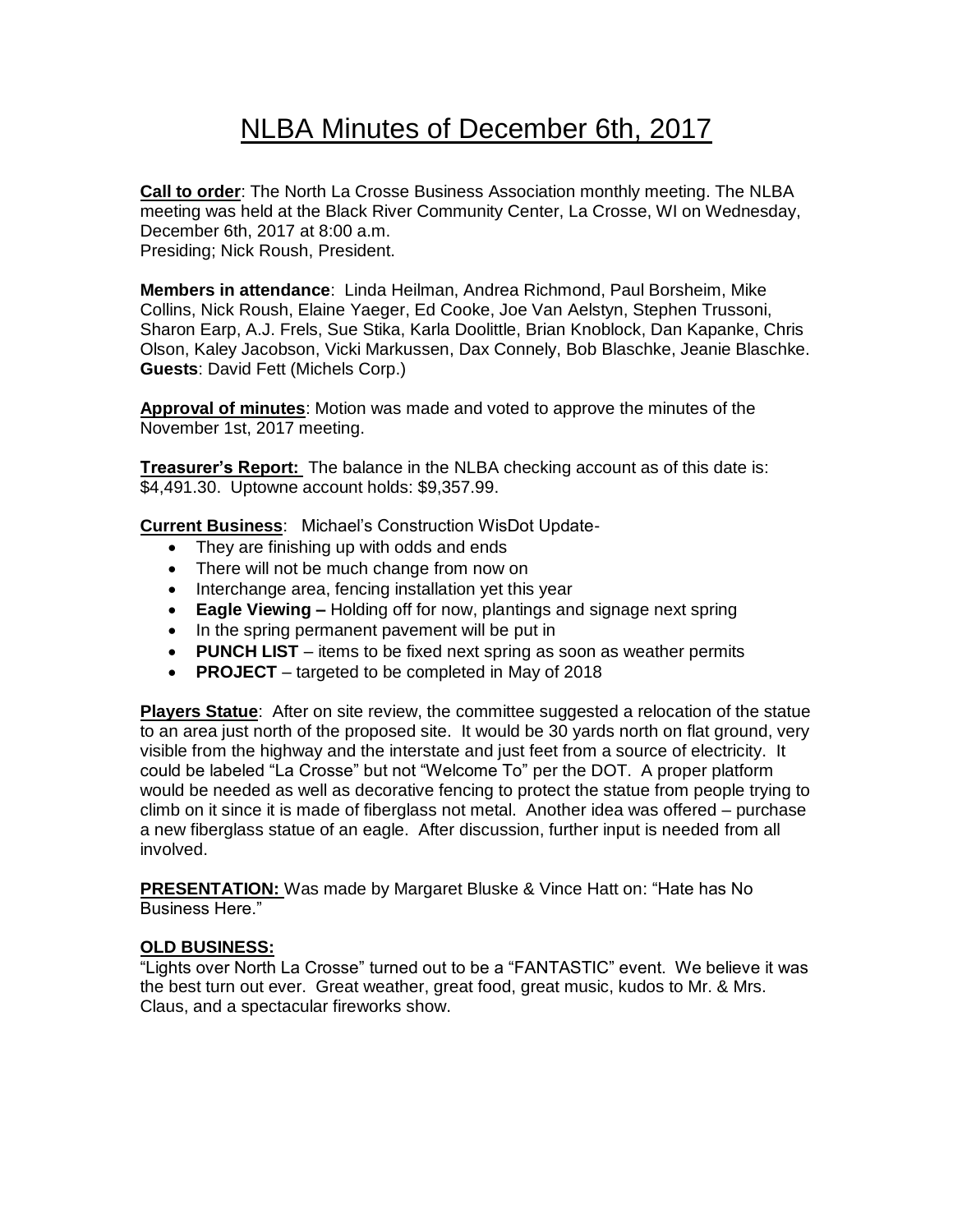### A Special **THANK YOU** to all our volunteers:

Mike Collins, Ruth/Duane Deml, Karla Doolittle, Karen/Dan Dunn, Sharon/Steve Earp, Linda/Jeff Heilman, Brian Hemp, Christie Johnson, Dan/Ruth Kapanke, Brian Knoblock, Andrea Richmond, Nick Roush, Sue Stika, Tammy Woodruff, Elaine/Phil Yaeger, Tracey Young, Mrs. Andrea Kramer's AVID group from Logan High School and Jeanie Blaschke.

#### **BOARD of DIRECTORS Meeting:**

At our January 2018 NLBA meeting we will be accepting nominations for Board Members. At our February 2018 meeting we will vote on those who are nominated. Also, discussed was EXIT 3 and how this will be transformed in the spring of 2018. Brought up was: What would be our next civic focus? All were in sync -the opportunity for NLBA to work on COPELAND PARK and BRIDGEVIEW PLAZA.

### **Chamber News: at infolacrosechamber.com (Vicki Markussen)**

- The Chamber will host it's 150 year celebration March  $5<sup>th</sup>$  2018
- PRAT The committee in Madison will not take this up. If not PRAT then what? The need for road funding is still there. (177 letters have been written opposing PRAT)

## **Explore La Crosse: at explorelacrosse.com (A.J. Frels)**

- Viterbo College is willing to change their graduation dates so they are not on the same weekend as UWL. This will have a huge economic impact on our area. Currently we are displacing hotel stays outside the county and losing revenue. This will happen sometime between: 2021– 2023.
- We have renewed our contract with Fairway for the digital billboard for 2018. The price remained the same as 2017.
- LCCVB has two new board members. Mike Hesch, Senior Advisor for the Leadership & Organizational Development Division at Mayo Health System and Grant Golson, Executive Director of the La Crosse Community Theatre.
- The Canadian Pacific Railway Holiday Train (Holiday Train-located at the La Crosse Amtrak Depot) was a huge success December 4 with 2,000 in attendance. The LCCVB team was collecting donations to benefit the Hunger Task Force.
- MOSES their board meeting in November. They are booked through 2018.
- LCCVB held their "JINGLE BELL RUN" where they do sales blitz with 30 meeting planners in the Madison area.

**OLD TOWNE HOLIDAY OPEN HOUSE:** Karla Doolittle informed us of the open house on December 14<sup>th</sup> from 4-7pm on Caledonia Street. This is a free family event however, they will accept donation to benefit the local Firefighters and local food pantry.